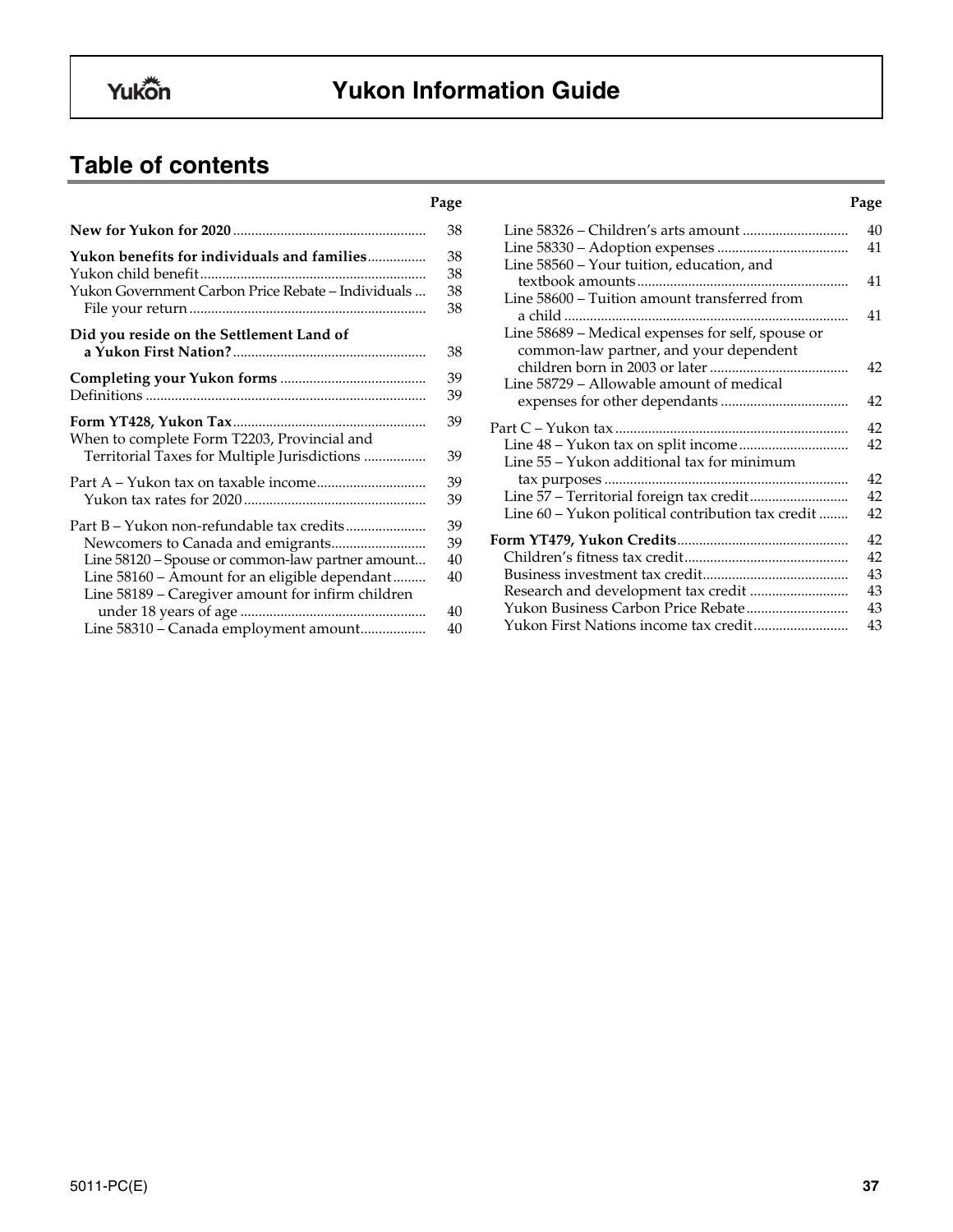# **New for Yukon for 2020**

The personal income levels and most territorial non-refundable tax credits used to calculate your Yukon tax have changed.

The Yukon **basic personal amount**, **spouse or common law partner amount** and **amount for an eligible dependant** have changed to mirror the calculation of the same federal amounts.

Additional undepreciated capital cost asset classes are now eligible for the **Yukon Carbon Price Rebate**.

The **small business investment tax credit** has been renamed to **business investment tax credit**.

The **labour-sponsored venture capital corporation tax credit** has been discontinued.

# **Yukon benefits for individuals and families**

# **Yukon child benefit**

This benefit is a non-taxable amount paid monthly to help low- and modest-income families with the cost of raising children under 18 years of age. This benefit is combined with the Canada child benefit (CCB) into one monthly payment.

You do not need to apply for the Yukon child benefit. The Canada Revenue Agency (CRA) will use the information from your CCB application to determine if you are entitled to receive this benefit.

# **Yukon Government Carbon Price Rebate – Individuals**

This rebate is a non-taxable amount paid to individuals and families to help offset the cost of the federal carbon pollution pricing levy. This amount is combined with the quarterly payment of the federal GST/HST credit.

You do not need to apply for the GST/HST credit or the Yukon Government Carbon Price Rebate – Individuals. The CRA will use the information from your return to determine if you are entitled to receive these credits. However, if you resided outside of Whitehorse on December 31, 2020, complete Part 1 of Schedule YT(S14), Yukon Government Carbon Price Rebate, to claim a 10% remote supplement.

## **File your return**

To make sure you get your payments on time, you (and your spouse or common-law partner) need to file your 2020 Income Tax and Benefit Return(s) by April 30, 2021. The CRA will use the information from your return(s) to calculate the payments you are entitled to get from these programs.

The Yukon child benefit and the Yukon Government Carbon Price Rebate are funded by Yukon. The Yukon child benefit also gets a contribution from Indigenous and Northern Affairs Canada on behalf of Indian children. (The term "Indian" is defined in the Indian Act.)

For more information about these programs, go to **canada.ca/cra-benefits-prov-terr** or call the CRA at **1-800-387-1193**.

# **Did you reside on the Settlement Land of a Yukon First Nation?**

If you resided on the Settlement Land of a self-governing Yukon First Nation at the end of the year, enter the First Nation name and identification number on page 1 of your return.

Complete Form YT432, Yukon First Nations Tax, to calculate the part of your federal and territorial tax that is transferred to the self-governing Yukon First Nation government responsible for the Settlement Land where you resided. Attach a copy to your return.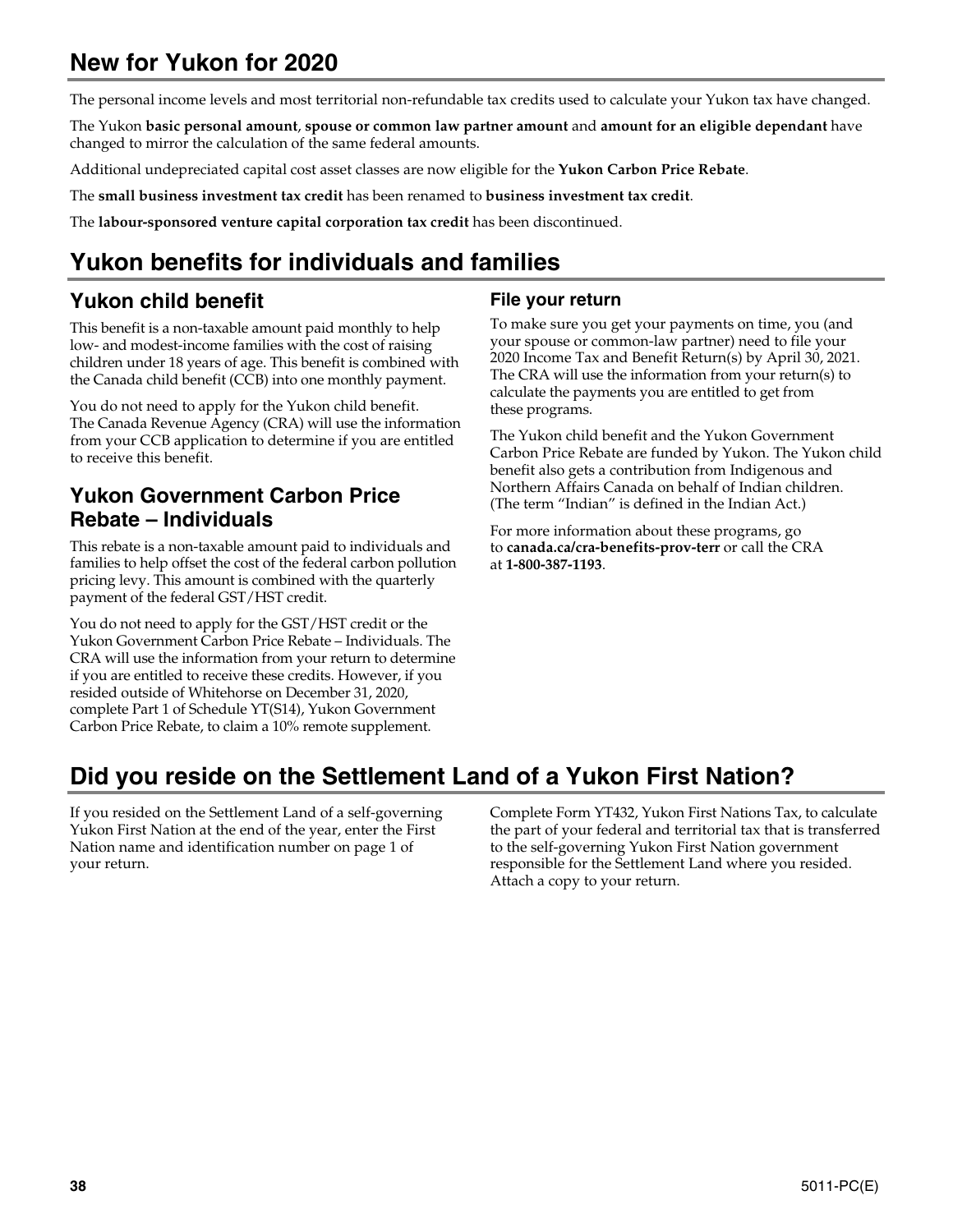# **Completing your Yukon forms**

All the information you need to complete Form YT428, Yukon Tax, Form YT479, Yukon Credits, and Form YT432, Yukon First Nations Tax, is included in this package. Complete the forms that apply to you and attach a copy to your return.

Forms YT428, YT479 and YT432 and those mentioned in this guide are available at **canada.ca/cra-forms**.

# **Definitions**

**Spouse** refers to a person you are legally married to.

**Common-law partner** refers to a person who is not your spouse but with whom you are in a conjugal relationship and **at least one** of the following conditions applies:

■ This person has been living with you in a conjugal relationship for at least 12 continuous months (including any period of time where you were separated for less than 90 days because of a breakdown in the relationship)

# **Form YT428, Yukon Tax**

Complete Form YT428 if **one** of the following applies:

- You were a resident of Yukon at the end of the year
- You were a non-resident of Canada in 2020 and **any** of the following applies:
	- You earned income from employment in Yukon
	- You received income from a business with a permanent establishment **only** in Yukon

# **When to complete Form T2203, Provincial and Territorial Taxes for Multiple Jurisdictions**

Complete Form T2203, Provincial and Territorial Taxes for Multiple Jurisdictions, **instead** of Form YT428, if **both** of the following apply:

- You resided in Yukon on December 31, 2020 (or the date you left Canada if you emigrated in 2020)
- All or part of your 2020 business income (including income received as a retired, inactive, or limited partner) was earned and can be allocated to a permanent establishment **outside** Yukon

You also must complete Form T2203 if **both** of the following apply:

- You were a non-resident of Canada throughout 2020
- You were carrying on business in **more than one** province or territory in Canada or were receiving income from an office or employment that can reasonably be attributed to duties performed in **more than one** province or territory in Canada
- This person is the parent of your child by birth or adoption
- This person has custody and control of your child (or had custody and control immediately before the child turned 19 years of age) and your child is wholly dependent on them for support

**End of the year** means **any** of the following dates:

- December 31, 2020
- the date you left Canada if you emigrated in 2020
- the date of death for a person who died in 2020

# **Part A – Yukon tax on taxable income**

### **Yukon tax rates for 2020**

The following tax rates are used in the calculation of your Yukon tax on taxable income:

- 6.4% on the portion of your taxable income that is \$48,535 or less, **plus**
- 9% on the portion of your taxable income that is more than \$48,535 but not more than \$97,069, **plus**
- 10.9% on the portion of your taxable income that is more than \$97,069 but not more than \$150,473, **plus**
- 12.8% on the portion of your taxable income that is more than \$150,473 but not more than \$500,000, **plus**
- 15% on the portion of your taxable income that is more than \$500,000

# **Part B – Yukon non-refundable tax credits**

The eligibility conditions and rules for claiming most Yukon non-refundable tax credits are the same as those for the federal non-refundable tax credits. In addition, the amount and calculation of many of the Yukon non-refundable tax credits are the same as the corresponding federal credits.

## **Newcomers to Canada and emigrants**

As a newcomer or an emigrant, you may be limited in the amount you can claim for certain territorial non-refundable tax credits.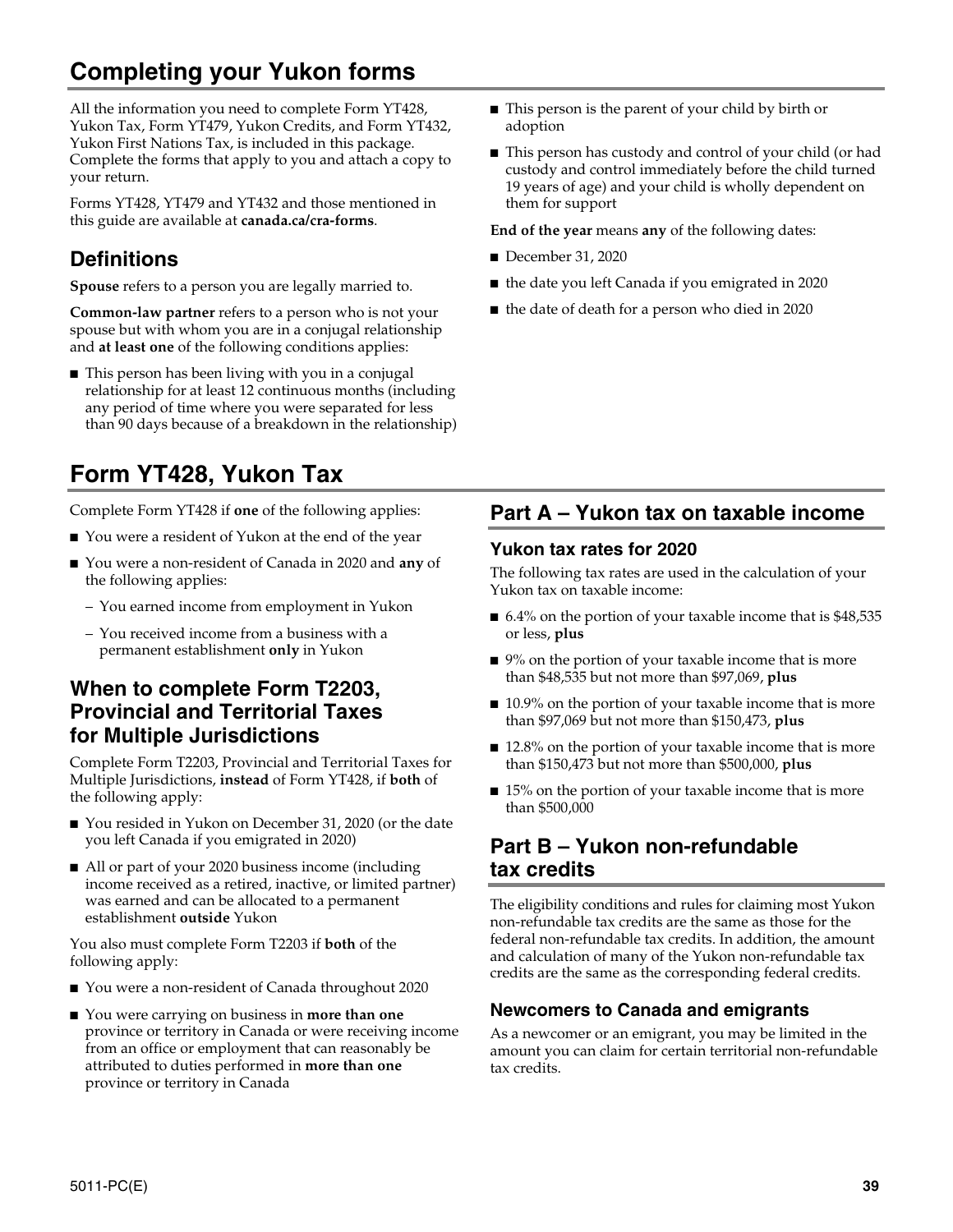If you reduced your claim for any of the following federal amounts, you also need to reduce your claim for the corresponding territorial amount in the same manner.

| Federal amount<br>on your return | Corresponding territorial<br>amount on Form YT428 |
|----------------------------------|---------------------------------------------------|
| line 30000                       | line 58040                                        |
| line 30100                       | line 58080                                        |
| line 30300                       | line 58120                                        |
| line 30400                       | line 58160                                        |
| line 30425                       | line 58170                                        |
| line 30450                       | line 58180                                        |
| line 30500                       | line 58189                                        |
| line 31600                       | line 58440                                        |
| line 31800                       | line 58480                                        |
| line 32400                       | line 58600                                        |
| line 32600                       | line 58640                                        |

For examples on how to calculate these amounts, see Guide T4055, Newcomers to Canada.

### **Line 58120 – Spouse or common-law partner amount**

You can claim this amount if the rules are met for claiming the amount on line 30300 of your return.

## **Line 58160 – Amount for an eligible dependant**

You can claim this amount if the rules are met for claiming the amount on line 30400 of your return.

### **Line 58189 – Caregiver amount for infirm children under 18 years of age**

You can claim this amount if the rules are met for claiming the amount on line 30500 of your return.

#### **Note**

Only residents of Yukon are eligible for this amount. If you were not a resident of Yukon at the end of the year, you cannot claim this tax credit when calculating your Yukon tax even if you may have received income from a source in Yukon in 2020.

## **Line 58310 – Canada employment amount**

You can claim this amount if the rules are met for claiming the amount on line 31260 of your return.

The amount you can claim on line 58310 is the amount on line 31260 of your return **or** \$1,245, **whichever is less**.

#### **Note**

Only residents of Yukon are eligible for this amount. If you were not a resident of Yukon at the end of the year, you cannot claim this tax credit when calculating your Yukon tax even if you may have received income from a source in Yukon in 2020.

## **Line 58326 – Children's arts amount**

You can claim up to \$500 per child for fees paid in 2020 relating to the cost of registration or membership for your (or your spouse's or common-law partner's) child in a **prescribed program** of artistic, cultural, recreational, or developmental activity.

The child must have been **under 16 years of age** (or under 18 years of age if eligible for the disability tax credit on line 58440 of Form YT428) at the beginning of the year the eligible arts expense was paid.

You can claim this amount if another person has not already claimed the same fees, and the total amount claimed is not more than the maximum allowable amount if only one of you were making the claim.

#### **Children with disabilities**

If the child is eligible for the disability tax credit and is **under 18 years of age** at the beginning of the year, you can claim an additional \$500 if a minimum of \$100 is paid for registration or membership fees for a **prescribed program** in an artistic activity.

#### **Notes**

Eligible expenses do not include amounts that can be claimed under the Yukon children's fitness tax credit (line 1 of Form YT479, Yukon Credits) or as a deduction by any person, such as the child care expenses deduction (line 21400 of the return). In addition, eligible expenses do not include amounts that any person has claimed as a tax credit.

Programs that are part of a school curriculum are not eligible.

If an organization provides your child with two **distinct**  prescribed programs and one program is eligible for the children's arts amount and the other program is eligible for the children's fitness tax credit, you should get two receipts. If you get only one receipt, it must clearly show the amount paid to the organization for each distinct program.

#### **Prescribed program**

To qualify for this amount, a program must be **all** of the following:

- ongoing (lasting at least eight consecutive weeks, or in the case of children's camps, five consecutive days)
- supervised
- suitable for children

The program must also meet **at least one** of the following conditions:

- It contributes to the development of creative skills or expertise in an artistic or cultural activity
- It provides a substantial focus on wilderness and the natural environment
- It helps children develop and use particular intellectual skills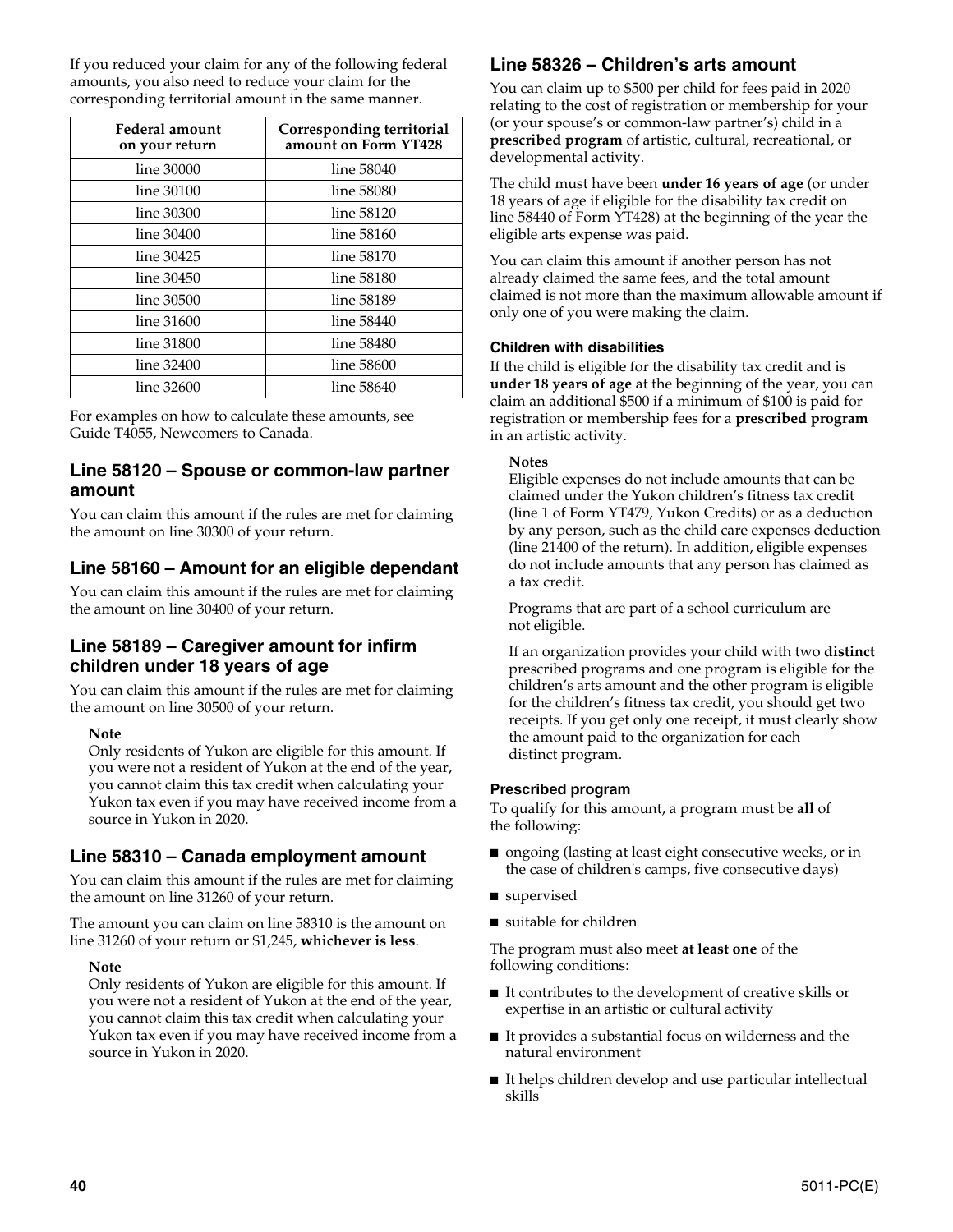- It includes structured interaction between children where supervisors teach or help children develop interpersonal skills
- It provides enrichment or tutoring in academic subjects

#### **Note**

An activity that develops creative skills or expertise is eligible only if it is intended to improve a child's dexterity or co-ordination or helps in acquiring and applying knowledge through artistic or cultural activities such as literary arts, visual arts, performing arts, music, media, languages, customs, and heritage.

#### **Reimbursement of an eligible expense**

You can claim only the part of the amount you have not been, or will not be, reimbursed for. However, you can claim the full amount if the reimbursement is reported as income (such as a benefit shown on a T4 slip) and you did not deduct the reimbursement anywhere else on your return.

#### **Note**

Only residents of Yukon are eligible for this amount. If you were not a resident of Yukon at the end of the year, you cannot claim this tax credit when calculating your Yukon tax even if you may have received income from a source in Yukon in 2020.

### **Line 58330 – Adoption expenses**

You can claim this amount if the rules are met for claiming the amount on line 31300 of your return.

You can claim up to \$16,563 of eligible expenses for each child.

#### **Note**

Only residents of Yukon are eligible for this amount. If you were not a resident of Yukon at the end of the year, you cannot claim this tax credit when calculating your Yukon tax even if you may have received income from a source in Yukon in 2020.

### **Line 58560 – Your tuition, education, and textbook amounts**

Complete Schedule YT(S11), Yukon Tuition, Education, and Textbook Amounts.

#### **Transferring amounts**

If you do not use all of your 2020 tuition amount to reduce your territorial income tax to zero, you can transfer all or part of the unused amount to **one** of the following designated individuals:

- your spouse or common-law partner (who would claim it on line 59090 of their Schedule YT(S2))
- your parent or grandparent (who would claim it on line 58600 of their Form YT428)
- your spouse's or common-law partner's parent or grandparent (who would claim it on line 58600 of their Form YT428)

#### **Note**

If your spouse or common-law partner is claiming an amount for you on line 58120 or line 58640 of their Form YT428, you cannot transfer your unused current-year amount to your (or your spouse's or common-law partner's) parent or grandparent.

To **designate** who can claim the transferred amount and to **specify** the territorial amount they can claim, complete any of the following designated forms that you received as a student:

- Form T2202, Tuition and Enrolment Certificate
- Form TL11A, Tuition and Enrolment Certificate University Outside Canada
- Form TL11C, Tuition and Enrolment Certificate Commuter to the United States

Complete the "Transfer or carryforward of unused amounts" section of Schedule YT(S11) to transfer an amount.

#### **Carrying forward amounts**

Complete the **"**Transfer or carryforward of unused amounts" section of Schedule YT(S11) to calculate the amount you can carry forward to a future year.

This amount is the part of your tuition, education, and textbook amounts that you are not claiming for the current year and are not transferring to a designated individual.

#### **Supporting documents**

If you are filing a paper return**,** attach your completed Schedule YT(S11). Keep your supporting documents in case you are asked to provide them later.

#### **Line 58600 – Tuition amount transferred from a child**

You can claim this amount if the rules are met for claiming an amount on line 32400 of your return.

You may be able to claim the transfer of all or part of the unused 2020 tuition amounts from your child or grandchild or their spouse or common-law partner.

The maximum amount each student can transfer to you is \$5,000 **minus** the amount that they claimed.

#### **How to claim this amount**

Enter, on line 58600, the total of all tuition amounts transferred to you from each student as shown on their forms T2202, TL11A, or TL11C.

#### **Notes**

The student must enter this amount on line 59200 of their Schedule YT(S11). They may choose to transfer an amount that is less than the available territorial amount.

The student cannot transfer to you any unused tuition, education, and textbook amounts carried forward from previous years.

If you and the student were not residents of the same province or territory on December 31, 2020, special rules may apply. For more information, call the CRA at **1-800-959-8281**.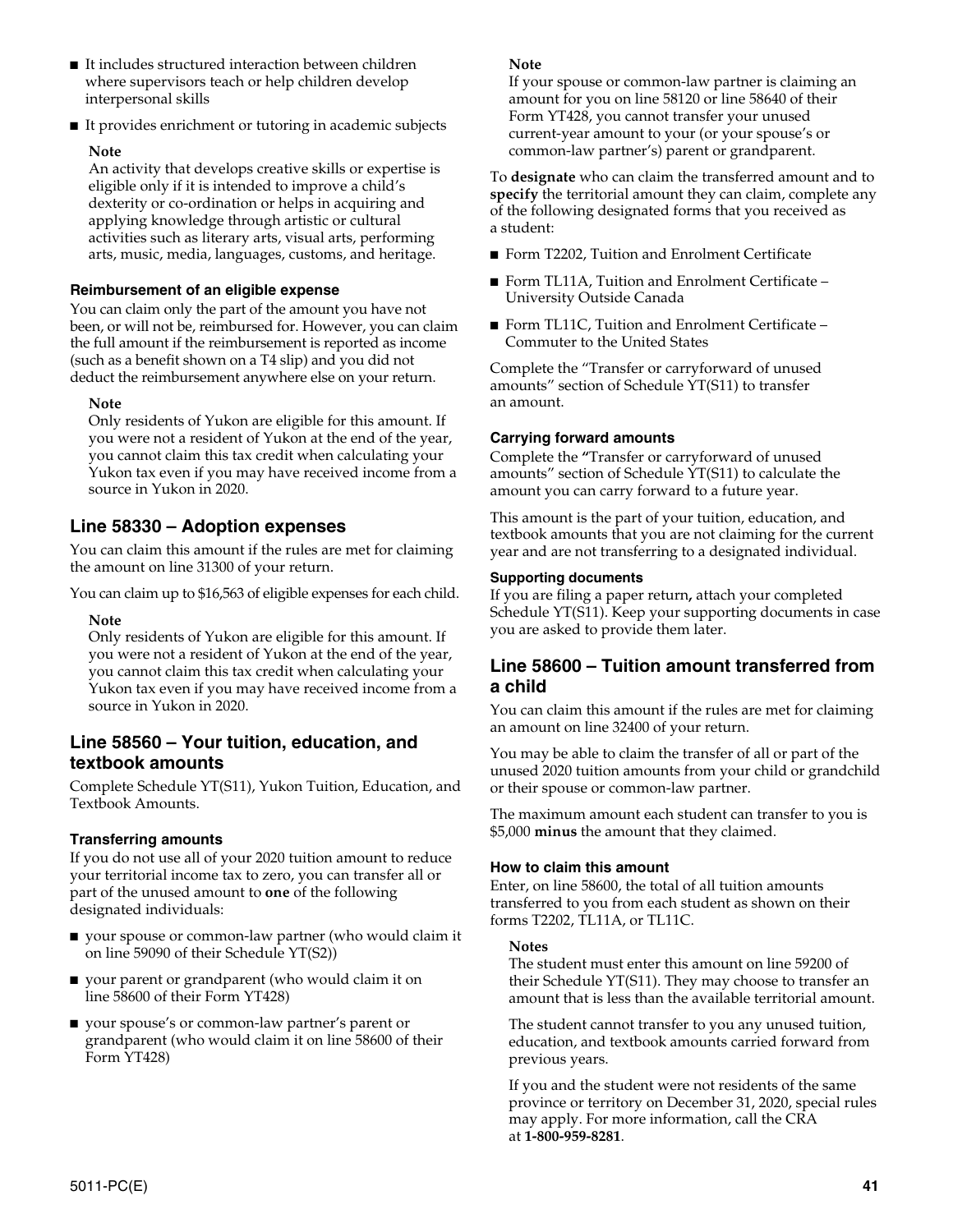### **Line 58689 – Medical expenses for self, spouse or common-law partner, and your dependent children born in 2003 or later**

The medical expenses you can claim on line 58689 are the same as those you can claim on line 33099 of your return. They also have to cover the same 12-month period ending in 2020 and must be expenses that were not claimed for 2019.

### **Line 58729 – Allowable amount of medical expenses for other dependants**

You can claim medical expenses for other dependants in addition to the medical expenses for self, spouse or common-law partner, and your dependent children born in 2003 or later on line 58689.

The medical expenses you can claim on line 58729 are the same as those you can claim on line 33199 of your return. They also have to cover the same 12-month period ending in 2020 and must be expenses that were not claimed for 2019.

# **Part C – Yukon tax**

## **Line 48 – Yukon tax on split income**

If you are reporting federal tax on split income on line 40424 of your return, complete Part 3 of Form T1206, Tax on Split Income, to calculate the Yukon tax to enter on line 42800 of your return.

### **Line 55 – Yukon additional tax for minimum tax purposes**

If you need to pay federal minimum tax as calculated on Form T691, Alternative Minimum Tax, complete the calculation on line 55 of your Form YT428 to determine your Yukon additional tax for minimum tax purposes.

# **Form YT479, Yukon Credits**

You may be entitled to the credits listed in this section even if you do not have to pay tax. If the total of these credits is more than the taxes you have to pay, you may get a refund for the difference.

To claim these credits, attach a completed Form YT479, Yukon Credits, to your return.

# **Children's fitness tax credit**

You can claim up to \$1,000 per child for eligible fees paid in 2020 for the cost of registration or membership for your (or your spouse's or common-law partner's) child in a **prescribed program** of physical activity.

The child must have been **under 16 years of age** (or under 18 years of age if eligible for the disability tax credit on line 58440 of Form YT428) at the start of the year the eligible fitness expense was paid.

The refundable part of the credit is 6.4% of the total eligible fees.

# **Line 57 – Territorial foreign tax credit**

If your federal foreign tax credit on non-business income is less than the related tax you paid to a foreign country, you may be able to claim a territorial foreign tax credit.

#### **How to claim this credit**

Complete Form T2036, Provincial or Territorial Foreign Tax Credit.

#### **Supporting documents**

If you are filing a paper return, attach your Form T2036.

### **Line 60 – Yukon political contribution tax credit**

You can claim this credit if, in 2020, you contributed to a registered Yukon political party or to a candidate seeking election to the Yukon Legislative Assembly.

#### **How to claim this credit**

Enter your total political contributions made in 2020 on line 63850 of your Form YT428. Then calculate and enter your credit on line 60 as follows:

- For contributions of **more than \$1,275**, enter \$650 on line 60 of your Form YT428
- For contributions of **\$1,275 or less**, complete the calculation for line 60 using Worksheet YT428

#### **Supporting documents**

If you are filing a paper return, attach the official receipt (signed by an official agent of the political party or candidate) for each contribution.

You can claim this tax credit if another person has not already claimed the same fees, and the total claimed is not more than the maximum allowable tax credit if only one of you were making the claim.

#### **Children with disabilities**

If the child is eligible for the disability tax credit and is **under 18 years of age** at the start of the year, you can claim an additional \$500 if a minimum of \$100 is paid for registration or membership fees for a **prescribed program** of physical activity.

#### **Notes**

If you paid an amount that would qualify to be claimed as child care expenses (line 21400 of the return) **and** the children's fitness tax credit, you must first claim this amount as child care expenses. Any unused part can be claimed for the children's fitness tax credit if the requirements are met.

If an expense is eligible for the children's fitness tax credit, it is **not** eligible for the children's arts amount (line 58326 of Form YT428).